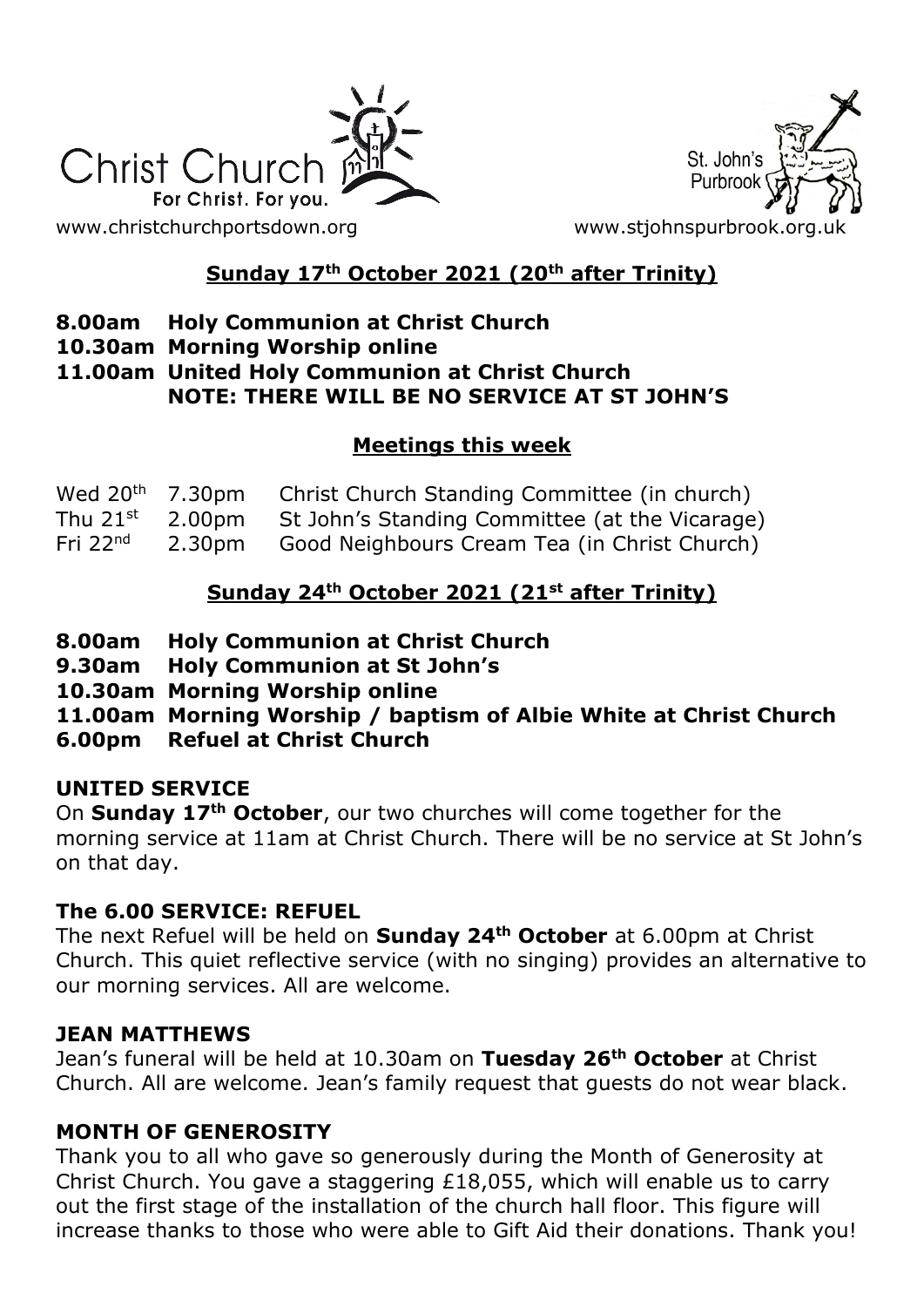## **COMBINED PCC**

The PCCs of our two parishes will meet together at Christ Church on **Wednesday 27th October**, starting at 7.30pm.

## **SERVICES OF REMEMBRANCE**

Two services to remember loved ones whom we have lost: **Saturday 30th October** 4.00pm: All Souls Service at St John's **Sunday 31st October** 3.00pm: 'In Loving Memory' at Christ Church

## **MISSION OF THE MONTH – OCTOBER**

The Mission of the month for October is Care for the Family (the parent organisation of Who Let The Dads Out?). To find out more and donate online, go to https://www.careforthefamily.org.uk/get-involved/give

# **TEARFUND BIG QUIZ 2021**

## **Saturday 20th November** 7.00 pm

Simon and Elizabeth Mitchell will once again be running the Tearfund big quiz night and would love as many of you as possible to join in. This year the intention is to run it in the Christ Church church building. Our aim is to have a fun social evening as well as raising money for Tearfund. If you would like to take part please get in touch at simon@wardmitchell.co.uk More details in October's Portsdown & Purbrook Post and on the Christ Church website.

# **ADVENT @CHRIST CHURCH**

**Saturday 4th December** 1 till 3pm. Please bring your family, friends and neighbours for a relaxed social afternoon. Entertainment including the Pompey Pluckers and Gospel Road Community Choir; Refreshments of course and lots to do and make in the Children's Corner. We do need contributions please for the Christmas Raffle and a Tombola stall. All items must be new and within date at Christmas. You can bring them to any service at Christ Church and give to Karina Golledge or Sheila Gill. Please do not leave anything at the back of the church. We look forward to seeing you.

| <b>CONTACTS</b>     |                                            |  |  |
|---------------------|--------------------------------------------|--|--|
| <b>Vicar</b>        | Revd Andy Wilson (day off Monday)          |  |  |
|                     | vicar@christchurchportsdown.org            |  |  |
|                     | purbrookvicar@gmail.com                    |  |  |
| Curate              | Revd Matt Grove (day off Saturday)         |  |  |
|                     | matt.grove@christchurchportsdown.org       |  |  |
| Churchwarden        | <b>Stephen Anderson</b>                    |  |  |
| <b>CCP</b>          | stephen.anderson@christchurchportsdown.org |  |  |
| Churchwarden        | <b>Karina Golledge</b>                     |  |  |
| <b>CCP</b>          | thegolledges@btinternet.com                |  |  |
| Churchwarden        | <b>Bill Jeffery</b>                        |  |  |
| <b>SJP</b>          | purbrookchurch@gmail.com                   |  |  |
| <b>Hall Manager</b> | Jacqui Wilson                              |  |  |
| <b>CCP</b>          | hall.manager@christchurchportsdown.org     |  |  |
| Website             | <b>Matt Doe</b>                            |  |  |
|                     | webmaster@christchurchportsdown.org        |  |  |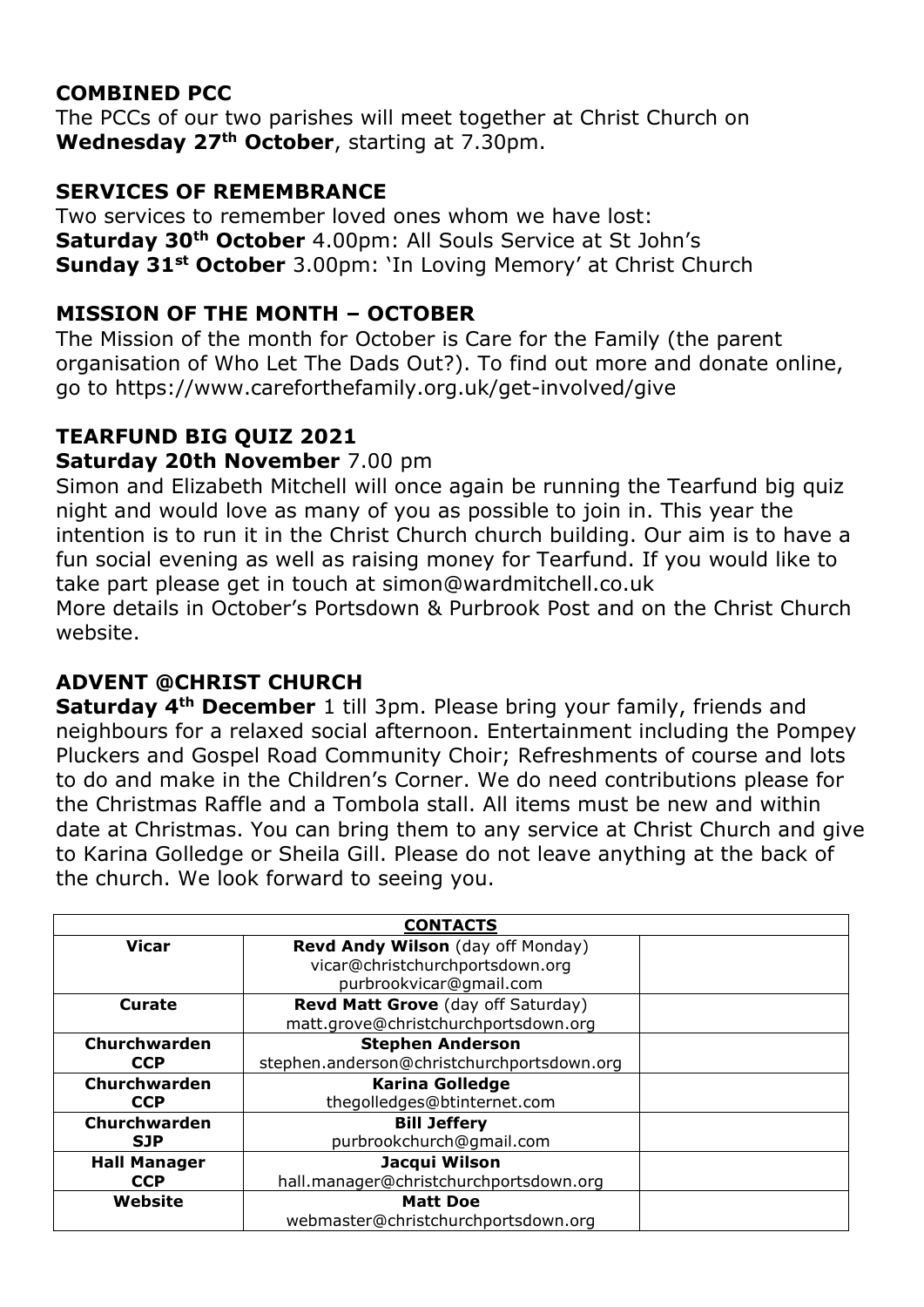#### **Sunday 17 October 2021**

20th Sunday after Trinity

#### **Collect**

God, the giver of life, whose Holy Spirit wells up within your Church: by the Spirit's gifts equip us to live the gospel of Christ and make us eager to do your will, that we may share with the whole creation the joys of eternal life; through Jesus Christ your Son our Lord, who is alive and reigns with you, in the unity of the Holy Spirit, one God, now and for ever. **Amen**

#### **Isaiah 53.4–12**

<sup>4</sup> Surely he has borne our infirmities and carried our diseases; yet we accounted him stricken, struck down by God, and afflicted. <sup>5</sup> But he was wounded for our transgressions, crushed for our iniquities; upon him was the punishment that made us whole, and by his bruises we are healed. <sup>6</sup> All we like sheep have gone astray; we have all turned to our own way, and the Lord has laid on him the iniquity of us all. <sup>7</sup> He was oppressed, and he was afflicted, yet he did not open his mouth; like a lamb that is led to the slaughter, and like a sheep that before its shearers is silent, so he did not open his mouth.  $8$  By a perversion of justice he was taken away. Who could have imagined his future?

For he was cut off from the land of the living, stricken for the transgression of my people. <sup>9</sup> They made his grave with the wicked and his tomb with the rich, although he had done no violence, and there was no deceit in his mouth. <sup>10</sup> Yet it was the will of the Lord to crush him with pain. When you make his life an offering for sin, he shall see his offspring, and shall prolong his days; through him the will of the Lord shall prosper. <sup>11</sup> Out of his anguish he shall see light; he shall find satisfaction through his knowledge. The righteous one, my servant, shall make many righteous, and he shall bear their iniquities.

 $12$  Therefore I will allot him a portion with the great, and he shall divide the spoil with the strong; because he poured out himself to death, and was numbered with the transgressors; yet he bore the sin of many, and made intercession for the transgressors.

*This is the word of the Lord. Thanks be to God.*

#### **Psalm 91.9-16**

<sup>9</sup> Because you have made the LORD your refuge, the Most High your dwelling place,  $10$  no evil shall befall you, no scourge come near your tent.  $11$  For he will command his angels concerning you to guard you in all your ways.  $12$  On their hands they will bear you up, so that you will not dash your foot against a stone. <sup>13</sup> You will tread on the lion and the adder, the young lion and the serpent you will trample under foot. <sup>14</sup> Those who love me, I will deliver; I will protect those who know my name.  $15$  When they call to me, I will answer them; I will be with them in trouble,

I will rescue them and honour them.

 $16$  With long life I will satisfy them, and show them my salvation.